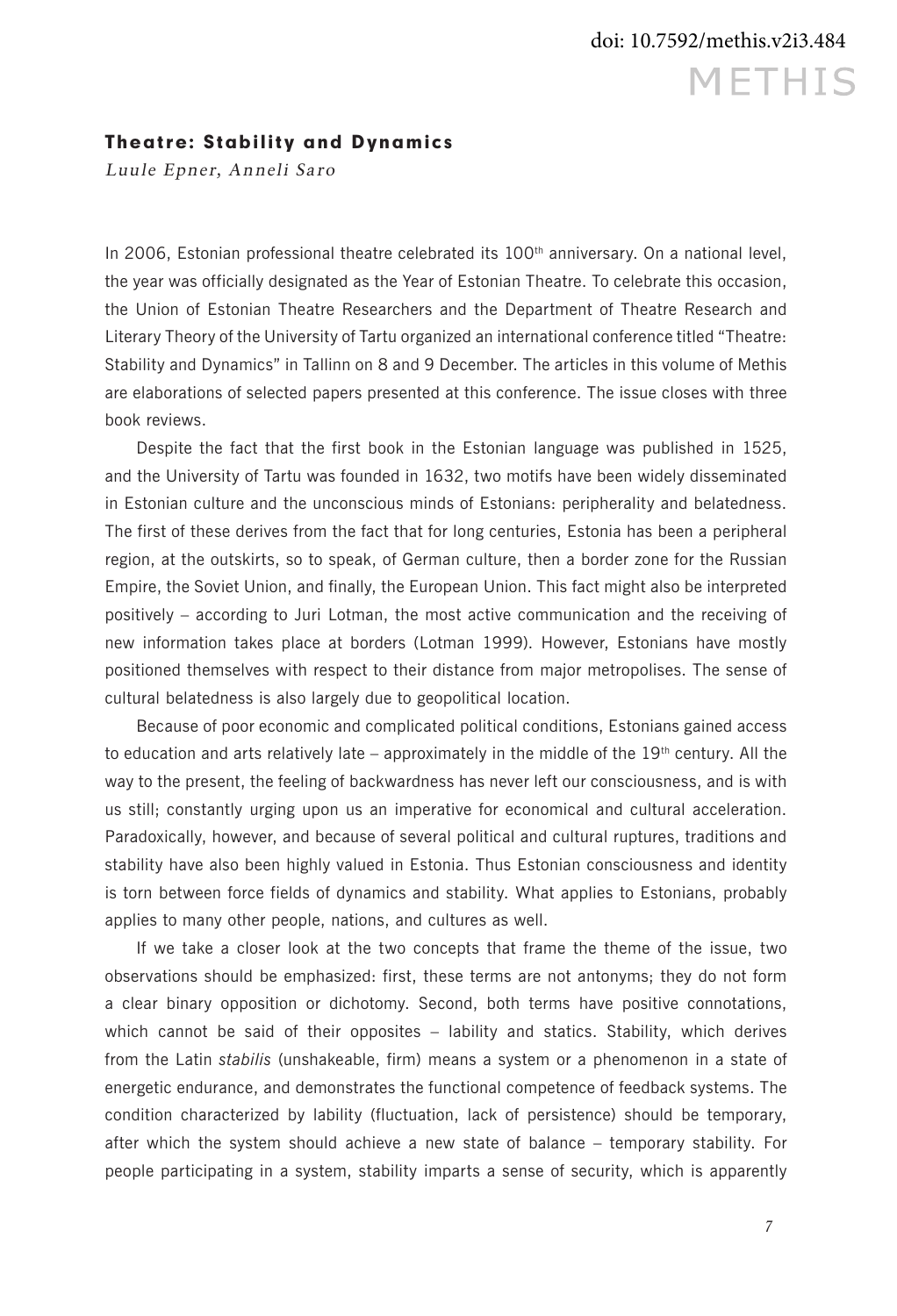# $\mathbb{M} \mathbb{E} \mathbb{T}_{\mathit{U}} \mathbb{E} \mathbb{E} \mathbb{E}_{\mathit{PNER} ; \; \; \mathit{ANNELI} \; \; \mathit{SARO}}$

an important emotional need for us all. However, dynamics (Greek *dynamikos*, meaning pertaining to force) is just as important and valuable; it refers to change in a system or phenomenon, a course of development. When we speak of the dynamism of processes, we are referring to their forceful, fast-paced development, resulting in noticeable changes. Its opposite, statics, connotes immoveability, lack of change, a condition in which change is generally tolerated for only short periods and is judged to be a negative factor. Stability is not equivalent to statics, nor dynamics to instability! Thanks to their positive meaning and content, stability and dynamics seem to be good covering terms, enabling the analysis of a variety of connections at many levels both in theatre history and performance analysis.

The topic of the journal – Theatre: Stability and Dynamics – is open to different approaches and questions, which together might be applied to heterogeneous empirical material. The organizers of the conference, who are also editors of the volume, proposed five possible approaches to the topic: phenomenological, aesthetic, ideological, organizational and historiographic.

**Phenomenological approach**. Do performance arts, which have no stable material carrier, have any special features? How do the changing nature of theatrical playing and individual performance influence the core of role and production? How is it possible to ensure aesthetic stability and quality in theatre?

**Aesthetic approach**. How have the two antagonistic forces of tradition and innovation moulded theatre arts and single productions in different historical periods? How have the expectations and tastes of audiences influenced theatrical practice?

**Organisational approach**. How and why do theatre institutions or systems change? How do different theatre institutions or systems provide stability and dynamics, and what kind of influence do they have on art?

**Ideological approach**. How does theatre reflect (or ignore) political, social, and cultural changes? What kinds of phenomena tend to be stable and what kinds of phenomena are open to more liberal interpretations in theatrical representations?

**Historiographic approach**. How is stability and dynamics of theatre reflected in theatre histories? How and why have these two categories been valued during different periods and by different institutions?

Without a doubt, the same regularities apply to **theatre history** as to other historical processes, those that historians notice when they order the events of the past into coherent narratives. Granted, historical research cannot be reduced to narratives: besides telling stories, the task of the historian is also to explain and interpret the past. However, one cannot underestimate the importance of narrative as a cognitive scheme for understanding history, and as a type of discourse for presenting historical knowledge (cf. Väljataga 2008: 687). Every narrative or representation of processes transpiring over time is made up of narratable events; an event always contains a change or shift of some kind, highlighting a dynamic source. It is change which differentiates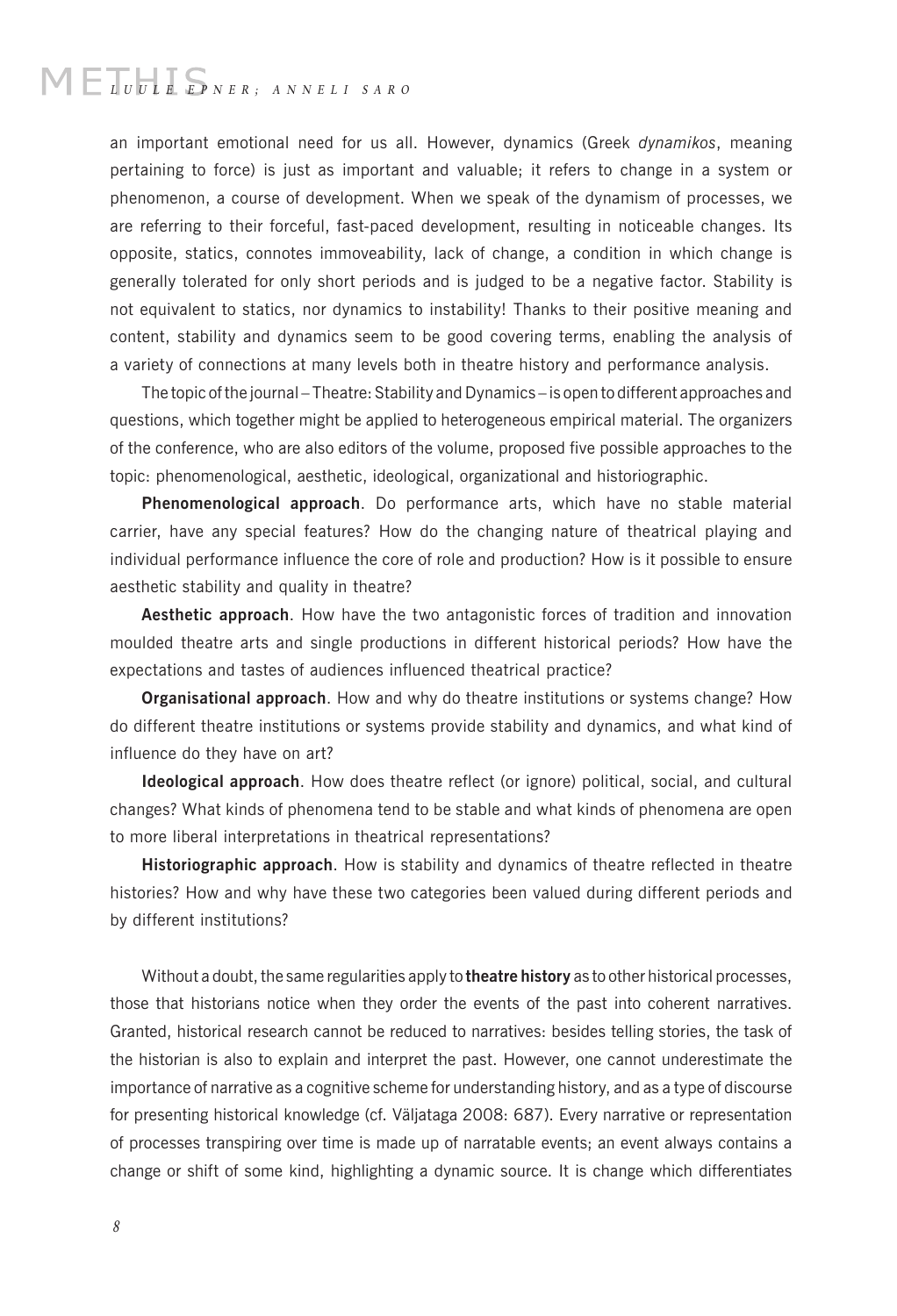### THEATRE: STABILITY AND DYNAMICS S

an event (which can be narrated) from a fact (which it is sufficient to be stated). When making connections and devising sequences of events, that is, when constructing a narrative, a theatre historian is usually interested in what has changed, what developments have taken place, and for what reasons. If we look at theatre history through the prism of change, a range of categories and concepts come into play which are helpful for modelling historical processes: progress, renewal, revolution, breakthrough, crisis, cyclicality, rupture, transformation, etc. What type of history gets written depends on which models are favoured and valued. "The processes of change take their meaning, therefore, from the classification system that is embedded within (and formulated by) the idea of change we use to order history." (Postlewait 1991: 176.) At the same time, the conceptualization of history on the basis of change (as a dynamic process) has tilted theatre research in the direction of privileging the avant-garde and the innovative at the expense of "ordinary" theatrical forms. Alan Woods draws attention to the fact that the tacit assumption behind avant-garde-focused histories of the theatre is the equation of historical change/development with progress, that is with change for the better, as well as the belief that progress is unavoidable (cf. Woods 1989). The modernist longing for the new seems to have had a strong influence on the thinking and value criteria of theatre researchers in the postmodern age. As a counterbalance, we have recently seen a turn on the part of theatre researchers toward popular, "ordinary" forms of the theatre, as well as a quest for alternative models of development. (On the meta-level, historians' interest in the stable genres of the theatre has been spurred by scholarly discourse, with its ongoing pressure to generate new knowledge.) For example, the authors of the recently published "Theatre Histories: An Introduction" claim that they are organizing the historical narrative in a new way, relating the histories of performance and theatre to the key developments in modes of human communication (Zarrilli, McConachie et al. 2006: XVII). Thus there is a place in the book for theatres of popular entertainment, as well as sentimental drama and melodrama of the  $18<sup>th</sup>-19<sup>th</sup>$  centuries, which usually does not draw the attention of theatre historians.

It can be ventured, then, that, in theatre history research, the pendulum has swung between the poles of innovation and tradition, or, in other words, dynamics and stability. In the broader, cultural semiotic perspective, stability and dynamics are categories that have "contaminated" each other, rather than being sharply differentiated. Just as there are no absolutely immutable structures in human culture, there is no dynamics in the absolute sense, at least not in a longrange perspective. The relationship between statics and dynamics, or the question of how a developing system preserves its identity is thought to be one of the most fundamental questions of semiotic systems (cf. Lotman 2001: 9). Here explosive changes occur side by side with slow processes, maintaining a complicated dialogue with stabilizing mechanisms internal to the culture, in order to guarantee the continuity of developmental processes (ibid, 17); continuity is as important and necessary to the viability of cultural systems as are change and innovation. According to such a dialectical model, stability and dynamism of historical processes are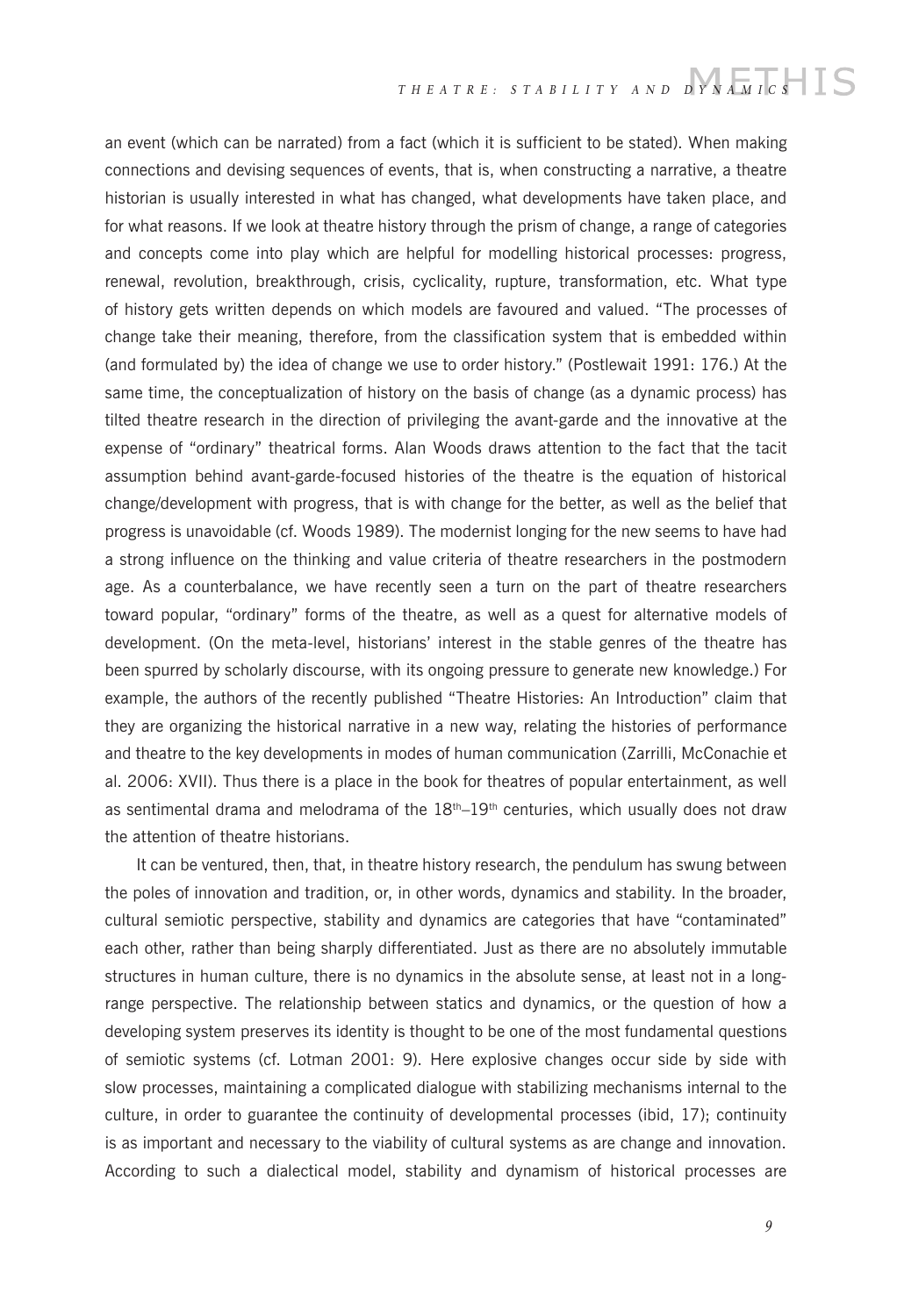## MELUULE EPNER; ANNELI SARO

connected among themselves, indeed as inseparable characteristics.

While in theatre history the concepts of stability and dynamics easily acquire concrete content and meaning, they cannot be so readily applied in **phenomenological approaches** to theatre arts. Yet on closer examination it becomes apparent that the pair of concepts describes crucial aspects of theatre ontology. The characteristics considered specific to the theatre is the uniqueness and ephemerality of the work of theatre art. In a monograph devoted to the ontological status of works of art, *L`Oeuvre de l`art: immanence et transcendance* (1994), Gérard Genette treats performances as temporal processes, of which one aspect of essential identity is duration (*durée*); a performance can be experienced only once, because by its very nature it is irreversible and incapable of repetition (Genette 1994: 73). The concept of dynamics connects with the processuality of theatre and its consequent ephemerality.

Indeed, theatre art is readily defined through its ephemerality, evanescence, unrepeatability: theatre has its effect only "here and now"; it is "written on the wind", etc. Thus theatre's unique vitality is emphasized and valued in opposition to those arts which are mechanically reproducible. Evanescence and uniqueness are put on a pedestal as theatre's core values. Yet in parallel to the celebration of evanescence there exists the desire to repeat and preserve the theatrical performance, thus saving it from falling into oblivion. In such a case ephemerality becomes a negative phenomenon, which should be stood against as far as possible. Procedures of conservation that try to make performances lasting in some respect are connected with the concept of stability, despite the fact that they produce only "traces" (texts, photos, video recordings), and that the resulting imaginary representation of a past performance is always approximate and partial.

From another angle, describing the theatre as an essentially "dynamic" and ephemeral art is one-sided. Theatre is just as much an art of repetition, memorization and remembering. Although each performance is unrepeatable, it is usually based on a firm structure or performance score, which is repeated with variations through tens and hundreds of performances. Indeed, Genette acknowledges that while the theatre performance operates in an autographical regime (one that emphasizes authenticity and uniqueness), through preservation and repetition it crosses over into an allographic regime (one that permits copying and replication) (Genette 1994: 84)<sup>1</sup>. Thus in the case of the theatrical work of art one has to do with a complicated and ambivalent case. However, if we emphasize in addition the strong ties between theatre and collective cultural memory, and theatre as one of its depositories, then theatre can also be defined in contradistinction to the definition proposed before, as a cultural activity connected to memory, the nature of which is repetition. Theatre is by nature a memory machine, as Marvin Carlson has claimed (2001: 11). (According to

*<sup>1</sup>* The distinction between allographic and autographical regimes is borrowed from Nelson Goodman. In the first case, the copies of a work must be regarded as exempla (but not as counterfeits); in the second case the determining characteristic of the work is its uniqueness, that is, what is emphasized is the question of authenticity.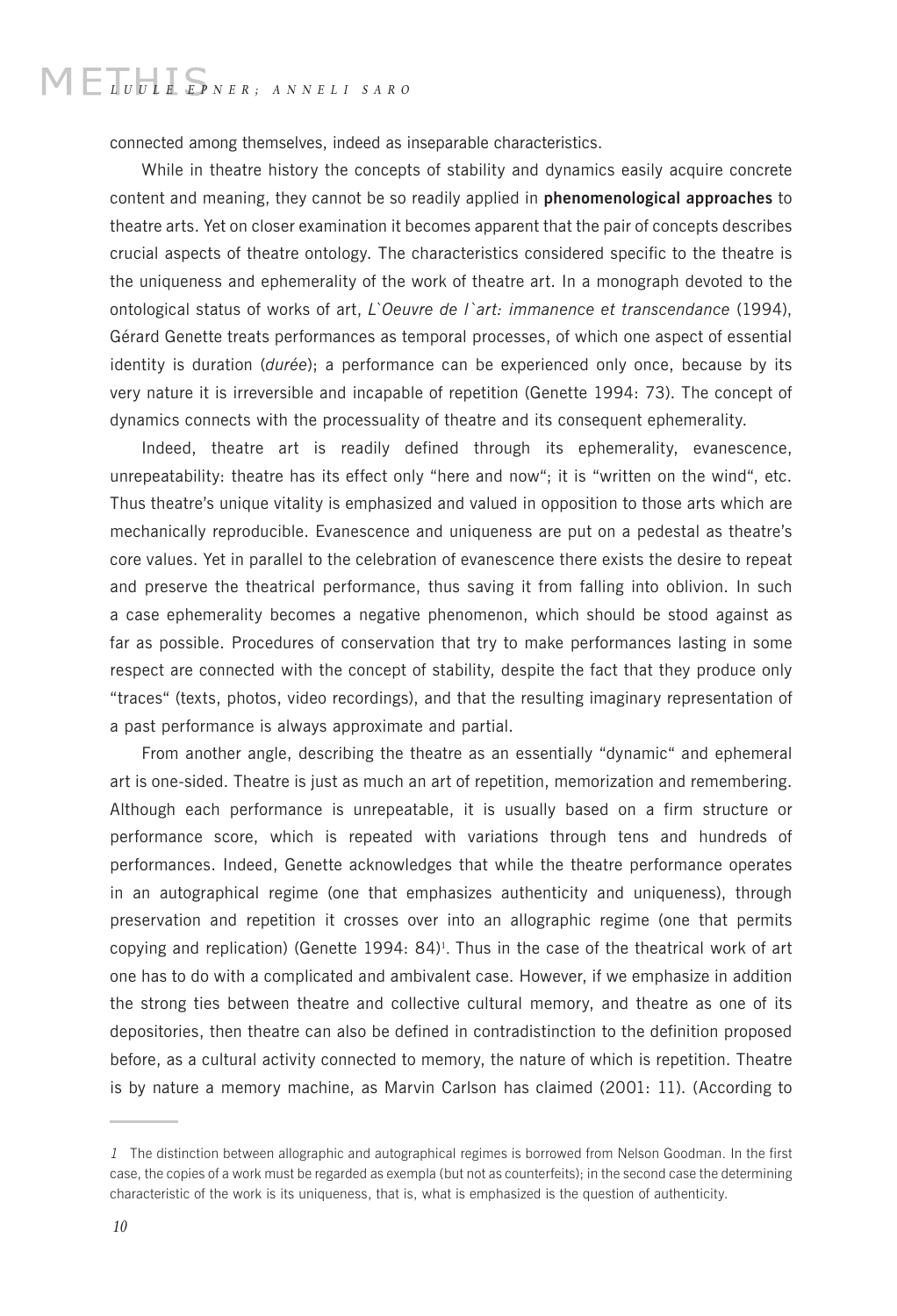Carlson, reiteration in theatre proceeds on at least four levels: spatial (theatre buildings), dramaturgic (plays), material (primarily actors) and the level of reception.) Therefore in the realm of the ontology of theatre, we see in operation a dialectic of persistence and change, of unrepeatability and reiteration.

Finally, let us recall that in the last decades a paradigm shift has occurred in **performance analysis** from conceptualization as an artefact (art object, text) to comprehension as a theatrical event, and this has been accompanied by a reevaluation and renewal of methods of analysis. The concept of theatrical event foregrounds dynamism and places the performance into the framework of human communication and interaction. (It is noteworthy that the subtitle of Willmar Sauter's monograph "The Theatrical Event" (2000) is "Dynamics of Performance and Perception"; cf. also Sauter's article in this collection.) Of course this shift is part of a more general paradigm shift in cultural studies, which has begun to be referred to as the "performative turn". Emphasizing the eventfulness of the theatre performance brings into focus the spectators, since an event can only take place between performers and viewers, with the participation of both. This in turn favours phenomenological and reception-oriented approaches to the theatrical performance, while the formerly dominant semiotic approach has come under criticism.

In the area of reception research Erika Fischer-Lichte's studies of the nature of aesthetic experience are worthy of special mention. Fischer-Lichte claims that in today's theatre aesthetic experience manifests itself as liminal experience, the main characteristic of which is instability: the destabilization of the self-perception and world-perception of the receiving subject, with attendant changes in corporeal state (Fischer-Lichte 2001: 355). Thus we can see that the latest developments in performance analysis strongly foreground dynamic aspects. The meanings of the performance are born in dynamic performative processes, which influence and change the meaning systems of the receiver.

Although one can encounter diverse emphases in contemporary theatre research, the general tendency seems to be the valorization of dynamism and change. However, this does not take place (or at least should not take place) with the denial or underestimation of stability. Rather, stable states and dynamic processes belong to the same continuum instead of being opposed to one another. The retreat of linear and/or dichotomous models of description from such models which describe processes and phenomena through spectra or continua can however be seen as the overall epistemological framework of theatre research today.

In his article "Theatre – a Building, a Company, an Art Form: Terminology *versus* Reality" **Willmar Sauter** takes a look at the paradigmatic changes in the conceptualisation of theatre and in the meaning of the term *theatre*, respectively. He shows, how a term, historically used only rarely to describe an art form, but rather a certain building, underwent deep transformations in the 19<sup>th</sup> and 20<sup>th</sup> centuries. Sauter exemplifies these changes by analysing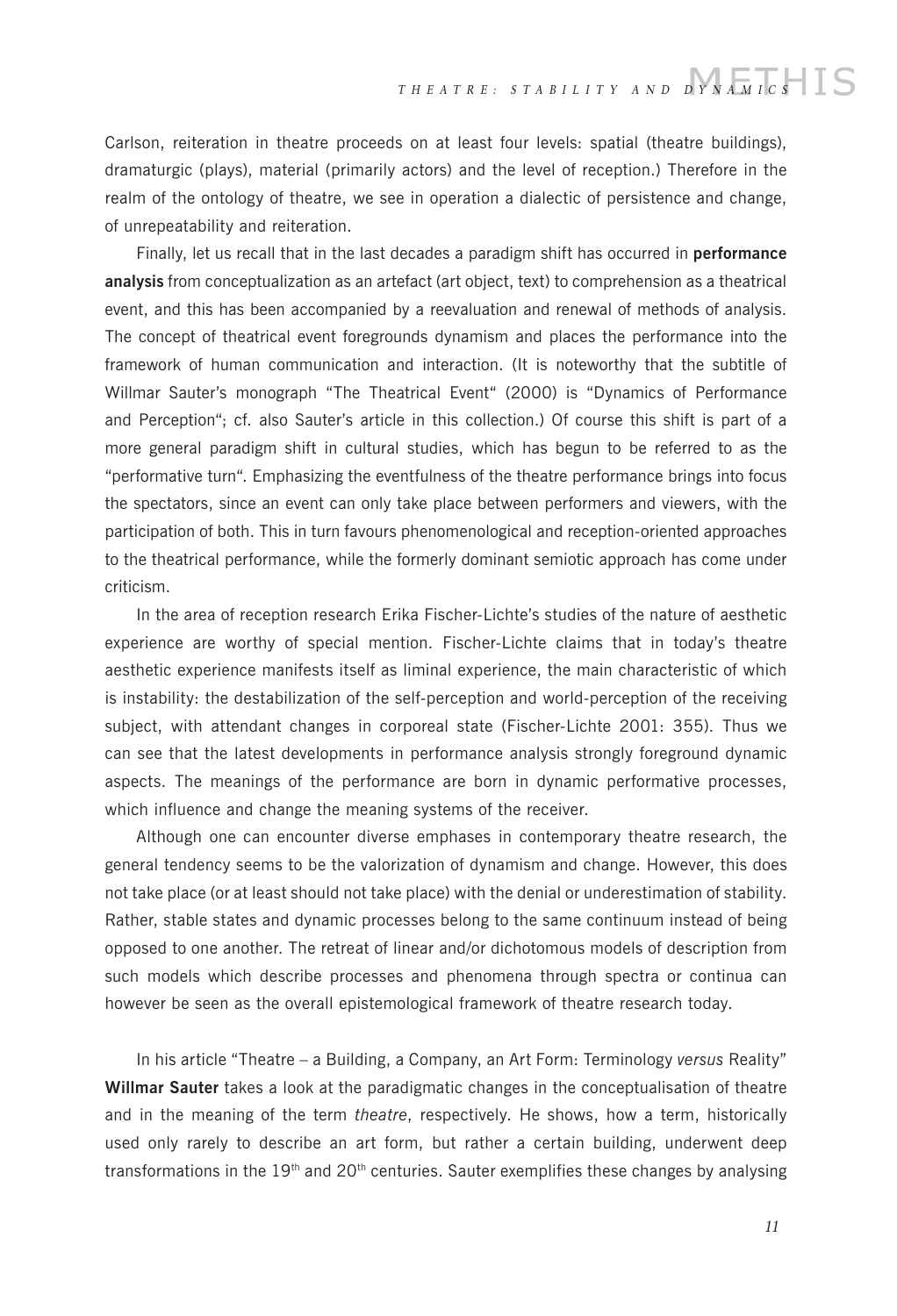# $\mathbb{M} \mathbb{E} \mathbb{T}_{\mathit{U}} \mathbb{E} \mathbb{E} \mathbb{E}_{\mathit{PNER} ; \; \; \mathit{ANNELI} \; \; \mathit{SARO}}$

August Strindberg's and Max Reinhardt's ideas about theatre. These different concepts of theatre have influenced theatre studies in many ways. Strindberg's influential but hierarchical model of theatre as an art form privileges text and, to some extent, stage directing, but clearly underestimates the role of immediate human communication in the theatre. Thus, Sauter proposes the concept of theatrical event, which emphasises the interaction and communication between performers and spectators. The dynamic concept of theatre brings to the fore the unreliable nature of words, one of the main vehicles of human communication, but also the diversity of artistic and non-artistic phenomena it covers.

In his article "Hamlet's Being and Not-Being – Dynamics of the Aesthetic Object of Theatrical Performance", **Mariusz Bartosiak** makes use of a phenomenological approach to highlight different kinds of instabilities in a theatrical performance: in performing a character, within the fictional world of performance, and in reception, all of which can be exemplified by the most classical theatrical character, Hamlet. Bartosiak states that the dynamics of theatrical art is connected with ambiguities in perception and understanding of the aesthetic object, and that instability depends both on the actor and the spectator. He conceives instability on the basis of phenomenology and concludes that instability is fundamental for theatrical art, and is related to human body as a main carrier of artistic information. In this context, one might wonder how it is possible to communicate about the same artistic object (a production), when both its presentations (performances) and receptions differ to such an extent.

**Valda Čakare** ("Clichés of Theatrical Gesture in the Recent History of Latvian Theatre"), on the other hand, explores the recurrent elements of acting: clichés, or *štamps* (Latvian term, borrowed from Russian, and conceptualised in the system of Stanislavsky), meaning an artistic means of expression which has been used so often that it is felt to be hackneyed or cloying. She examines clichés of theatrical gesture in Latvian theatre of the 20<sup>th</sup> century against a historical backdrop, from the theatre models of Ancient Greece to the "new drama" and Stanislavskian psychological-realistic acting. Čakare analyses the genetic mechanisms of clichés in character representation. She claims that frequently repeated gestures, or the actor's personal clichés make the audience see the actor in the first place, not the character. Examples from different productions of Rūdolfs Blaumanis's classical play "In Fire" (1905) demonstrate how the actors' physical expressions have been simplified to an extent that they have maximum communicative value, and become a condensation of emotions with stable meaning, in other words – clichés. Thus, in spite of the generally acknowledged transient character of theatre, especially acting, certain elements in it tend to demonstrate unexpected longevity – until their stability acquires pejorative connotations.

Another article concerned with the problems of acting is **Eike Värk'**s "Effect of Tradition and Innovation on an Actor's Work Over Time: The Example of Salme Reek". This article observes the dialectical relationship of innovative and traditional impulses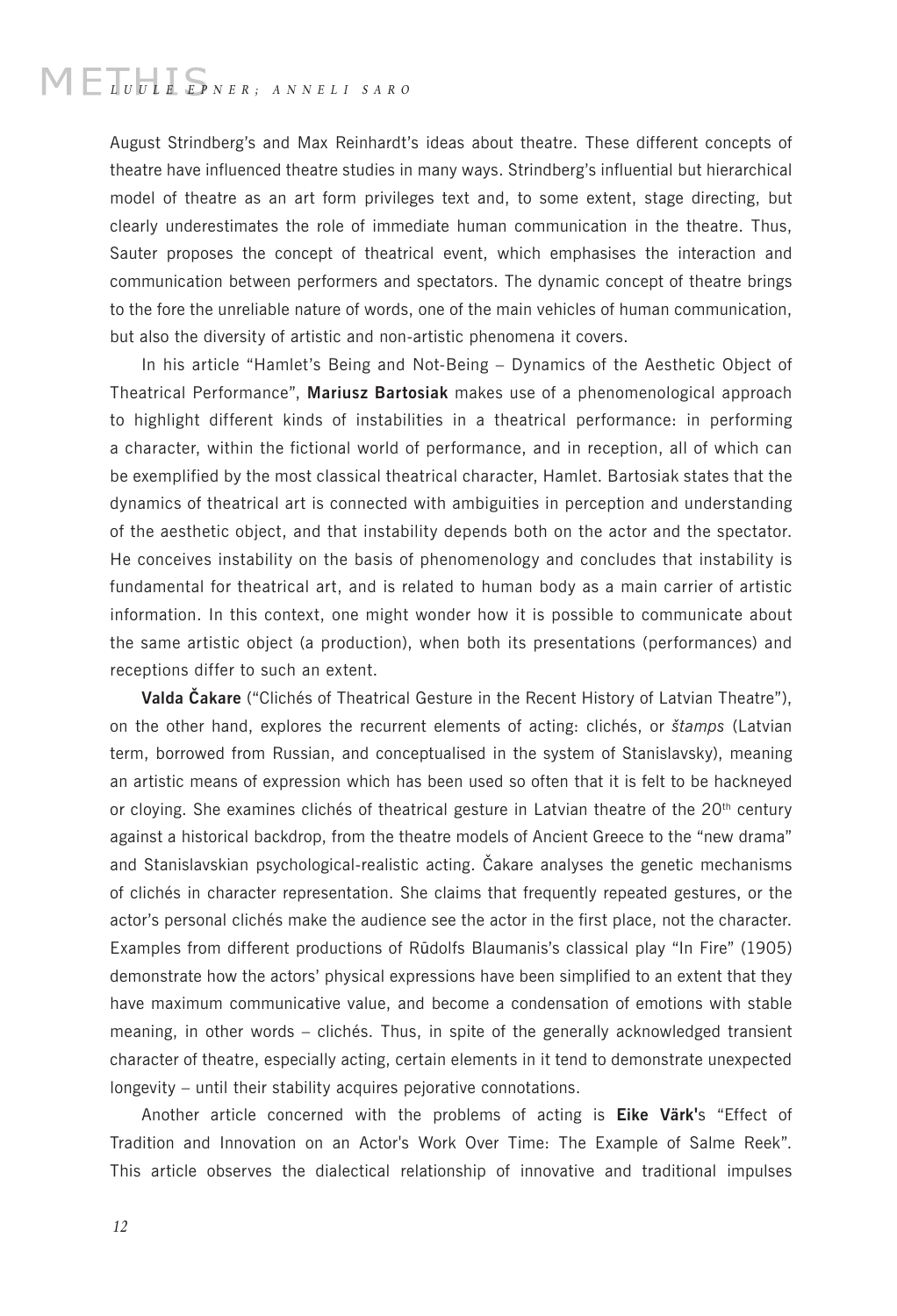### THEATRE: STABILITY AND DYNAMICS<sup>-</sup>

that influence the different roles created by an actor. The example of Estonian actress Salme Reek (1907–1996) is productive because of her exceptional longevity: her career in the theatre lasted over sixty years and progressed within changing social and cultural contexts and various artistic styles. Värk examines Salme Reek's work against the social-cultural background, and analyses the most important roles of the actress, demonstrating changes in her acting techniques. Nevertheless, alteration in acting is not discussed and valued only in a longer temporal frame, but also as the ability of the actor to transform and embody different characters during a short time-span. (It seems that such skill of re-impersonation is regarded very highly in small cultures, where the community of actors is limited.) But the versatility of the actor must also be supported by his or her ability to repeat a role's core many times, which is often considered to be one criterion of professionalism.

While Valda Čakare puts her emphasis on the stable if not petrified elements in acting techniques, **Reetta Jokinen** focuses on a particularly dynamic form of acting – improvisation theatre. In her article "Improvisation Theatre Performance as Maintaining and Breaking Cultural Model Narratives" Jokinen examines some possibilities of how improvisation theatre maintains culturally specific modes of narratives, and exemplifies this with the analysis of a theatre performance by Finnish Improvisation Theatre Joo. Thus, her argument is based on personal experience as an actor of improvisation theatre. She states that in improvised theatre performance, multiple different narratives are displayed simultaneously, and many possibilities of a plot co-exist together in every moment. Different narratives often comment on each other and point to other texts. What is performed on the stage is rather a complex mixture of influences, from the actors' unique personal narratives and their life experiences, particular group dynamics, and the cultural context where the work takes place. Improvised performances can be seen as representations of and reactions to modern culture, in which everything is changing quickly, and people are required to adapt to new situations. Nevertheless, the interplay of stability and dynamics can be detected even in such a dynamic theatre form as improvised theatre, where actors often tend to stick to familiar patterns of behaviour.

The next two articles concern themselves with postmodern aesthetics and destabilization of main means of performance art: text and body. **Knut Ove Arntzen** explores nomadic arts in the past and in the present, concentrating mainly on the performance activities of the Sami people in Norway, but also drawing parallels with similar events in other places. Further on, he elaborates on the term *nomadism* (as a notion of mobility associated with nomads) in new artistic and theatrical works: "Artists can be looked upon as mobile people, moving through different geographical areas to learn and to produce." Arntzen defines nomadic art in the metaphorical sense as a combination of traditional "art forms" (rituals, story-telling etc.) with elements of contemporary arts or intercultural projects where exploration of (personal, local, national etc.) identities dominates over artistic expression. In other words, the so-called postmodern tramp tries to unite indigenous traditions with an international language of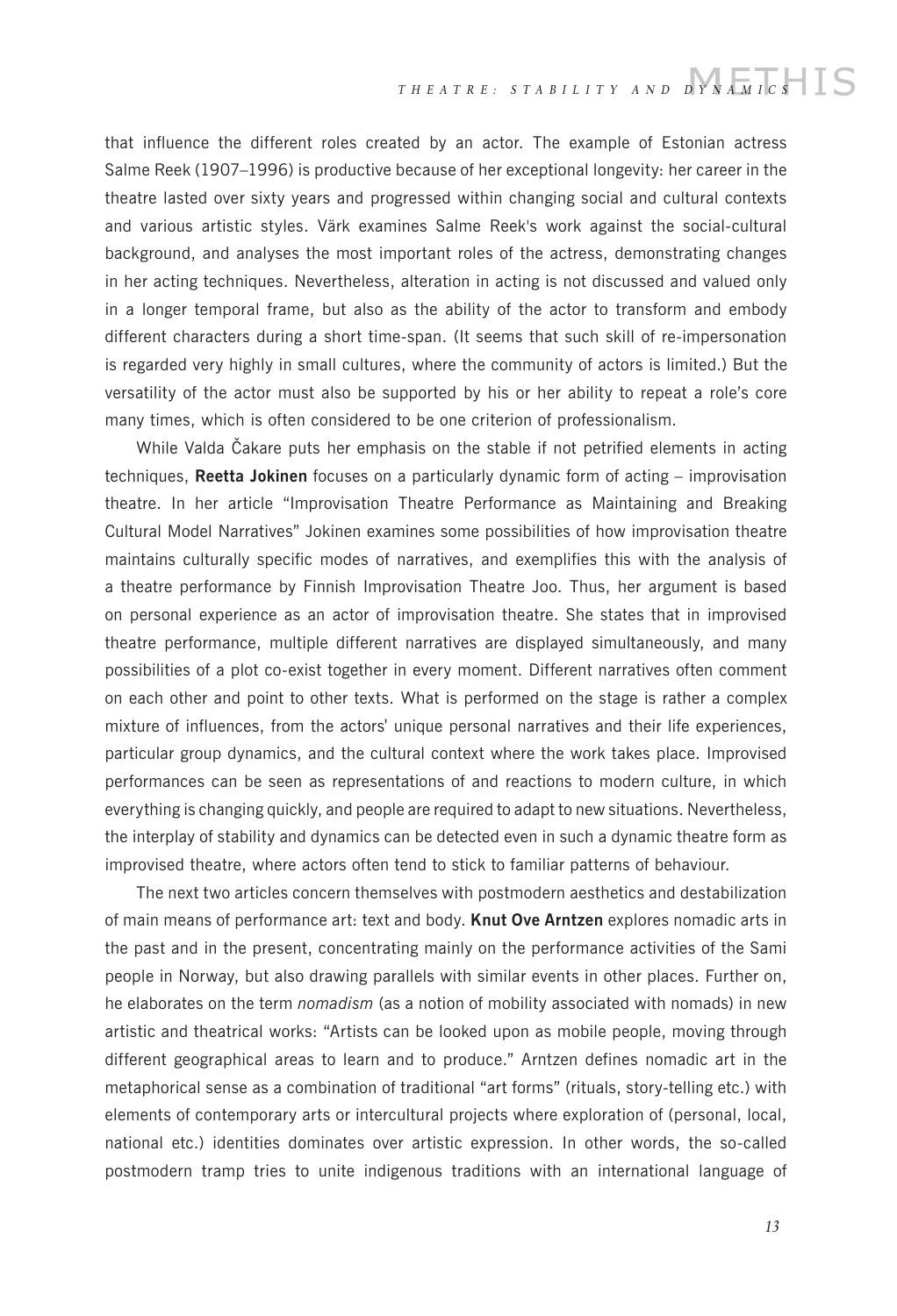# $\mathbb{M} \mathbb{E} \mathbb{T}_{\mathit{U}} \mathbb{E} \mathbb{E} \mathbb{E}_{\mathit{PNER} ; \; \; \mathit{ANNELI} \; \; \mathit{SARO}}$

arts; personal experiences with mythical or existential flows of life; constant physical and intellectual dynamics with traditional/local art forms or world views.

**Jurgita Staniškytė** investigates aesthetic changes that took place in Lithuanian theatre at the end of the 1980s and in the 1990s, labeling the new trends with the notion of postmodernism. Staniškytė finds that both the apprehension of the impossibility of innovation as well as the limits of theatrical means of representation in postmodern culture forced theatre makers to question the functions and means of performance arts. New directors attempted to mix the traditions of Lithuanian theater with new local trends and global tendencies, thus combining opposite poles of the scale "stability–dynamics" and of another scale "local– global", creating the hybrid and peculiar Lithuanian performances. The main characteristics of "the local postmodernism" are referred to as self-reflexivity and the post-representational body, which are subjected to closer, more thorough analysis.

In the article "Building in the Daytime, Demolishing at Night" **Jaak Rähesoo** states that even though stability and dynamics obviously presuppose each other, these concepts assume greater importance in historically relativized contexts, when differences of emphasis come to the fore. He draws upon the one-hundred-year history of professional Estonian theatre to observe "fluctuations or cycles across the scale drawn by these two concepts". Relying on the metaphoric image of house-construction, Rähesoo shows how periods of building professional Estonian theatre (incl. buildings) on the solid ground of realism have alternated with periods dominated by the destructive power of modernism (destructive at least with respect to realism). Even though the development of Estonian culture has taken place mainly under the aegis of novelty and dynamics, the article also demonstrates the relativity of these terms. For example, in the Soviet Estonia, the restoration of pre-war aesthetic forms was considered an intermediate step towards more radical innovations.

In her article **Anneli Saro** reviews the dynamics of the Estonian theatre system, concentrating especially on the period from 1985 to the present. This period is known as a time of rapid political and economical transition, but these changes had relatively little influence on the theatre field. It is stated in the article that the Estonian theatre system has been transmitted from one historical period to another, first of all, by ideological valuation of traditions and stability, and only secondarily by firm institutions (incl. buildings) and a system in continuous operation. Nevertheless, several new private theatres that emerged in the end of 1980s and in the beginning of 1990s have changed the theatre field, exerting a slow but considerable influence on the organisation and aesthetics of old state theatres. Repertoire theatres have also copied several working principles from project-based theatres, which have been considered so far as the total opposite of the state-controlled repertoire theatre system. The article concludes that the surrounding cultural environment inevitably influences both the artistic and the organisational side of theatre.

This conviction also predominates in the article by **Pirkko Koski**, who investigates Finnish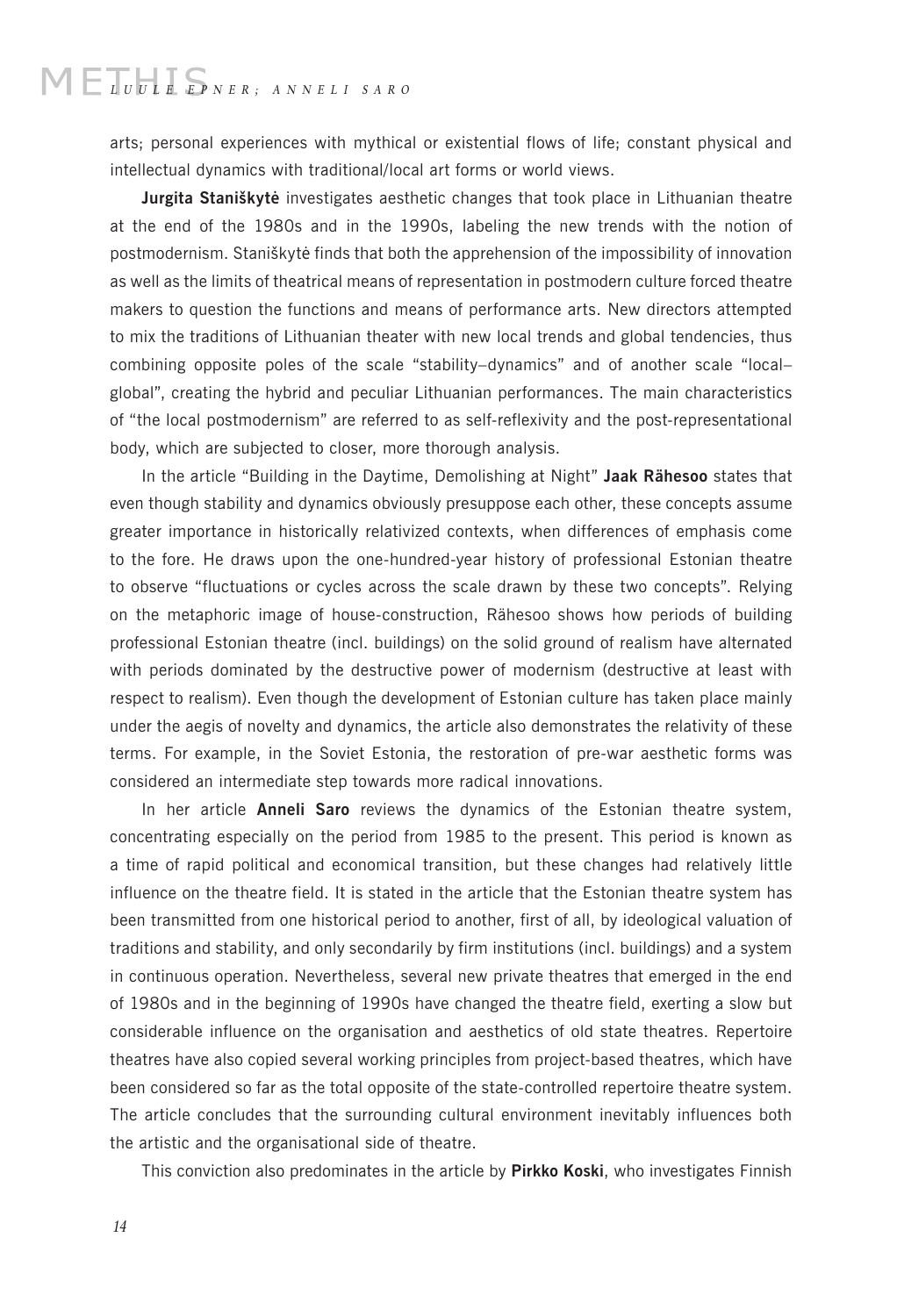### THEATRE: STABILITY AND DYNAMICS S

productions and reception of Shaw's plays – "Mrs. Warren's Profession" and "Widowers' Houses" – at the beginning of the  $20<sup>th</sup>$  century. The public performance of these "plays unpleasant" was banned by the English censorship but at the Folk Stage in Helsinki they had success both among critics and the larger public. The author of the article explains this fact by the various social and cultural contexts into which the plays were inserted. First, the sociopolitical situation and background of audiences in England and in Finland differed considerably at that time. Second, the Folk Stage had a reputation for staging mainly modern drama and innovative productions, which also justified the presentation of ideologically dangerous leftist topics. Third, in spite of the latter statement, the interpretations of the plays at the Folk Stage stressed more characters and melodramatic plot instead of metaphors, social criticism and irony, which was obviously the main intention of the writer. (Koski here makes an intriguing observation: "Halme's interest in the people is still also connected to the ideal education of the national ideology, to tradition.") Fourth, the strange location and characters created alienation and through this, a reassuring distance between the fictional world and spectators' social reality. The case study vividly demonstrates the dynamics of texts and topics in the (performance) arts: changes in spatial-temporal conditions cause major differences in the understanding and interpretation of a work, both among mediating artists and spectators.

The next three articles discuss the phenomenon of national theatre. **Edgaras Klivis** takes as his focus the establishment of Lithuanian nation and national theatre in foreign industrial centers at the turn of the  $20<sup>th</sup>$  century. There are two main sources under consideration: "Lithuanian Theatre in St. Petersburg 1892–1918" by Balys Sruoga (published in 1930) and a general Lithuanian theatre history by Vytautas Maknys (published in 1972). Although the works are written in different historical periods, they demonstrate obvious ideological similarities in dealing with this early period of Lithuanian theatre. The central notions used in defining national culture are the metaphysical idea of homogeneous origins/roots, which seems to be common to nationalist historiographies also in other countries. Klivis states that this point of view is a response to the political circumstances of the historical periods, but we can elaborate the argument further, taking into consideration a wide time span and a broad political spectrum, and come to the conclusion that ideologies of national culture tend to be quite stable, in spite of political changes. First, relying on Ernest Gellner, Klivis demonstrates how the mediation and the heterogeneity of industrial society determine the formation of national culture and national theatre at the *Fin de Siècle*. But implicitly he finds that the situation is quite similar in the 1920s and 1970s when the aforementioned theatre historiographies were written – "thus in both of these cases, the history of theatre was being written in the face of issues of hybridization and heterogeneity". And these are issues Steve Wilmer will also tackle in discussing functions of National Theatres in the contemporary European cultural scene.

Explorations in the discourses of theatre historiography are also carried out in the article "Theatre in a Contorted Mirror of Satire: Lithuanian Example from 1924–1940" by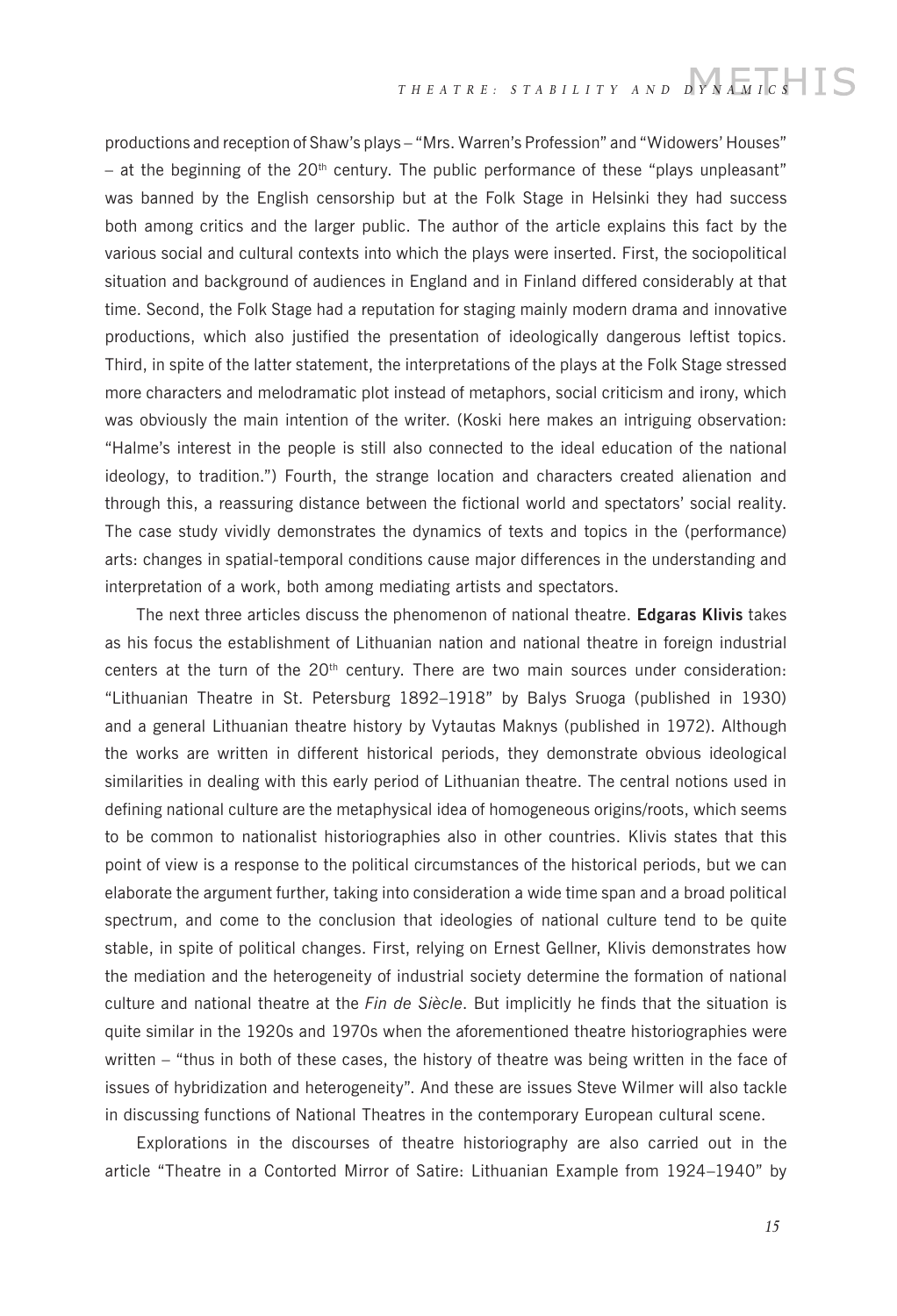# $\begin{array}{l} \begin{array}{c} \begin{array}{c} \end{array} \\ \begin{array}{c} \end{array} \\ \begin{array}{c} \end{array} \\ \begin{array}{c} \end{array} \\ \begin{array}{c} \end{array} \\ \begin{array}{c} \end{array} \\ \begin{array}{c} \end{array} \\ \begin{array}{c} \end{array} \\ \begin{array}{c} \end{array} \\ \begin{array}{c} \end{array} \\ \begin{array}{c} \end{array} \\ \begin{array}{c} \end{array} \\ \begin{array}{c} \end{array} \\ \begin{array}{c} \end{array} \\ \begin{array}{c} \end{array} \\ \begin{array}{c} \end{array$

**Martynas Petrikas.** The author takes two interwar satirical periodicals as empirical material to investigate how "myths" about theatre propagated by official discourse (theatre criticism, educational system etc.) were attacked by "counter-mythology" of satirical discourse. These aspects have mostly been ignored by theatre historiography. The official discourse was built on the image of theatre as a "temple of art and science", according to which theatre-going was considered to be a patriotic act supporting Lithuanian culture. Satirical publications, on the other hand, depicted theatre (both institution and art form) as a site of corruption, immorality, and waste of state subsidies. In principle, this point of view has also found many supporters in other times and places, but nowadays officially "silenced voices" can easily find expression in different internet forums, which are overlooked by theatre historians. But these alternative sources will certainly destabilize or enrich hegemonic attitudes and stereotypes about theatre, and might even lead to redefinition of the art form that Willmar Sauter demonstrated in the first article of this volume.

**Steve Wilmer** investigates functions and ideological principles of European national theatres throughout history. Every National Theatre carries some unique qualities, and certain patterns of similarities can be detected among them. The National Theatres that were created in the late  $18<sup>th</sup>$  to the early 20<sup>th</sup> century (either by autocratic rulers or citizens-activists!) played a crucial role in national identity building, where staging authentic plays about local history or heroes and speaking colloquial language on stage were main strategies. Wilmer states that even today many notions of national identity still owe their origins to nineteenth-century myth-making by cultural nationalists, even though they relied on essentialist and exclusionary ideology of identity. But functions of the National Theatres started to change in the  $20<sup>th</sup>$ century, together with the disappearance of empires, establishment of nation-states, increasing multiculturalism and globalization. Nowadays the National Theatres, in spite of continuous proliferation, need to legitimize their institutional status and sizeable state subsidies because the notion of homogeneous national identity has been exposed by multi-lingual and poly-ethnic populations, international co-operation, multilingual performances and international touring. It comes to the fore from the article that though the economical, political and cultural climate in Europe has gone through a process of homogenization, the National Theatres have reacted to the changes quite differently in their search for new functions and identity.

What have we learned from this diverse selection of case studies? At least since the 19<sup>th</sup> century with the rise of national feelings and nation-states, industrialisation and later modernism, cultural dynamics has been valued over stability. However, following the recommendations of German romantics, cultural evolution was at least partly established through "roots" of old folk culture, which tends to be rather inert. The same pattern can also be recognised through the  $20<sup>th</sup>$  century: in the framework of international cultural trends, some elements of local traditions have always been saved and integrated into new forms of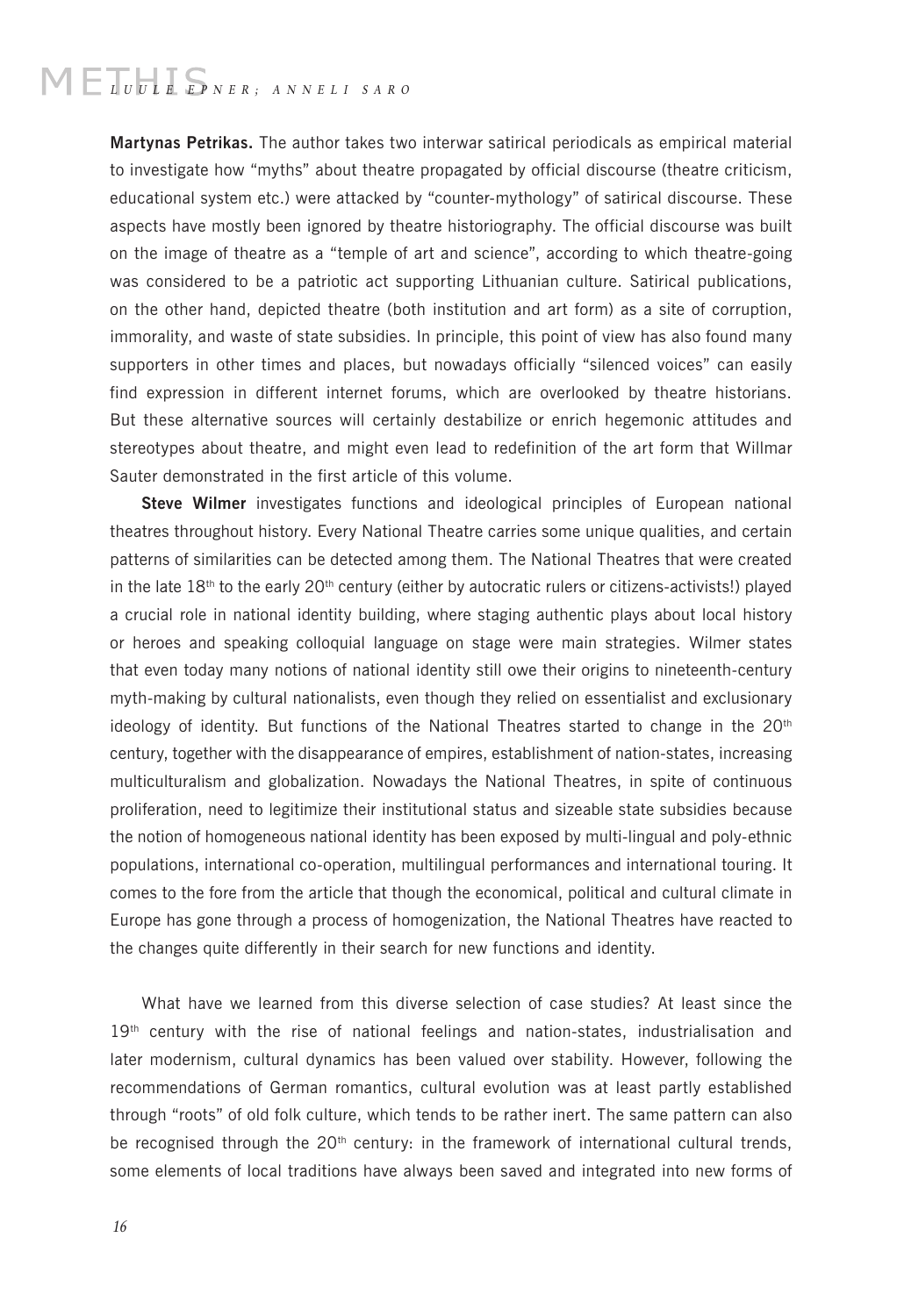art. Contrary to most commodities, art systems which are bound to local contexts favour and generate more diversity both in production and reception. Discourse of art is clearly concentrated on diversity and dynamics; stability is rather seldom investigated and valued. In the field of theatre research, Marin Carlson's book "The Haunted Stage" (2001) deserves special mention in this context. Although culture itself is mostly based on traditions and continuity – and this applies also to theatre, as Carlson has convincingly demonstrated –, at the core of modern arts there exists a strong urge for constant alteration and opposition. And this is definitely the phenomenological spirit of the ephemeral art of theatre.

#### References

**Carlson, Marvin** 2001. The Haunted Stage: The Theatre as Memory Machine. Ann Arbor: The University of Michigan Press.

**Fischer-Lichte, Erika** 2001. Ästhetische Erfahrung: Das Semiotische und das Performative. Tübingen, Basel: A. Francke Verlag.

**Genette, Gérard** 1994. L' Oeuvre de l'art: immanence et transcendance. Paris: Éditions du Seuil.

**Lotman, Juri** 1999. Semiosfäärist. – Semiosfäärist. Tallinn: Vagabund, pp. 7–35.

**Lotman, Juri** 2001. Kultuur ja plahvatus. Tallinn: Varrak.

**Postlewait, Thomas** 1991. Historiography and the Theatrical Event. A Primer with Twelve Cruxes. – Theatre Journal, Vol. 43, No. 2, pp. 157–178.

**Väljataga, Märt** 2008. Narratiiv. – Keel ja Kirjandus, No. 8–9, pp. 684–697.

**Woods, Alan** 1989. Emphasizing the Avant-Garde: An Exploration in Theatre History. – Interpreting the Theatrical Past: Historiography of Performance. Eds. Thomas Postlewait, Bruce McConachie. Iowa: Iowa University Press, pp. 166–176.

**Zarrilli, Phillip B., Bruce McConachie, Gary Jay Williams, Carol Fisher Sorgenfrei** 2006. Theatre Histories: An Introduction. New York, London: Routledge.

Luule Epner – is a Senior Researcher at the Institute of Cultural Research and Fine Arts of the University of Tartu (Estonia). Her main research fields are history of Estonian theatre, relationships of drama text and theatre performance, performance analysis. She has published a book about drama theory *Draamateooria probleeme* I-II (1992, 1994) and is a co-author of a monograph about Estonian literary history (*Eesti kirjanduslugu*, 2001).

E-mail: luule.epner@ut.ee

Anneli Saro - is an Associate Professor of Theatre Research at the University of Tartu (Estonia). She has published articles on audience research, performance analysis and Estonian theatre history. Currently she is studying Estonian theatre systems in the working group "Project on European Theatre Systems" and is a member of the executive committee of the International Federation for Theatre Research.

E-mail: Anneli.Saro@ut.ee